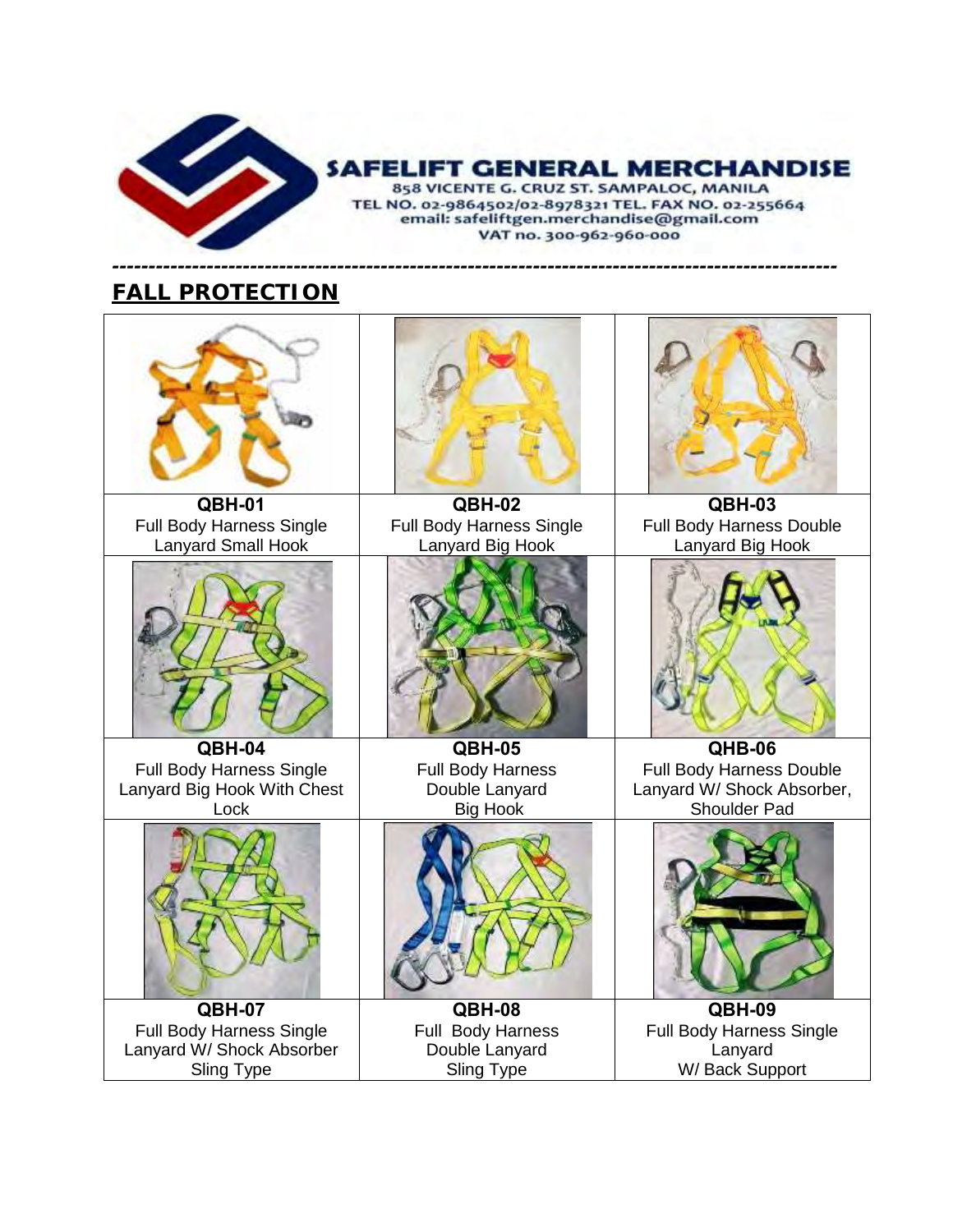

#### **IFT GENERAL MERCHANDISE** 」

858 VICENTE G. CRUZ ST. SAMPALOC, MANILA TEL NO. 02-9864502/02-8978321 TEL. FAX NO. 02-255664<br>email: safeliftgen.merchandise@gmail.com VAT no. 300-962-960-000

### *---------------------------------------------------------------------------------------------------- FALL PROTECTION*



Full Body Harness With Back Support and 5 D-Ring



**QBH-12** Half Body Harness With Pad Support



**QBH-13** Half Body Harness